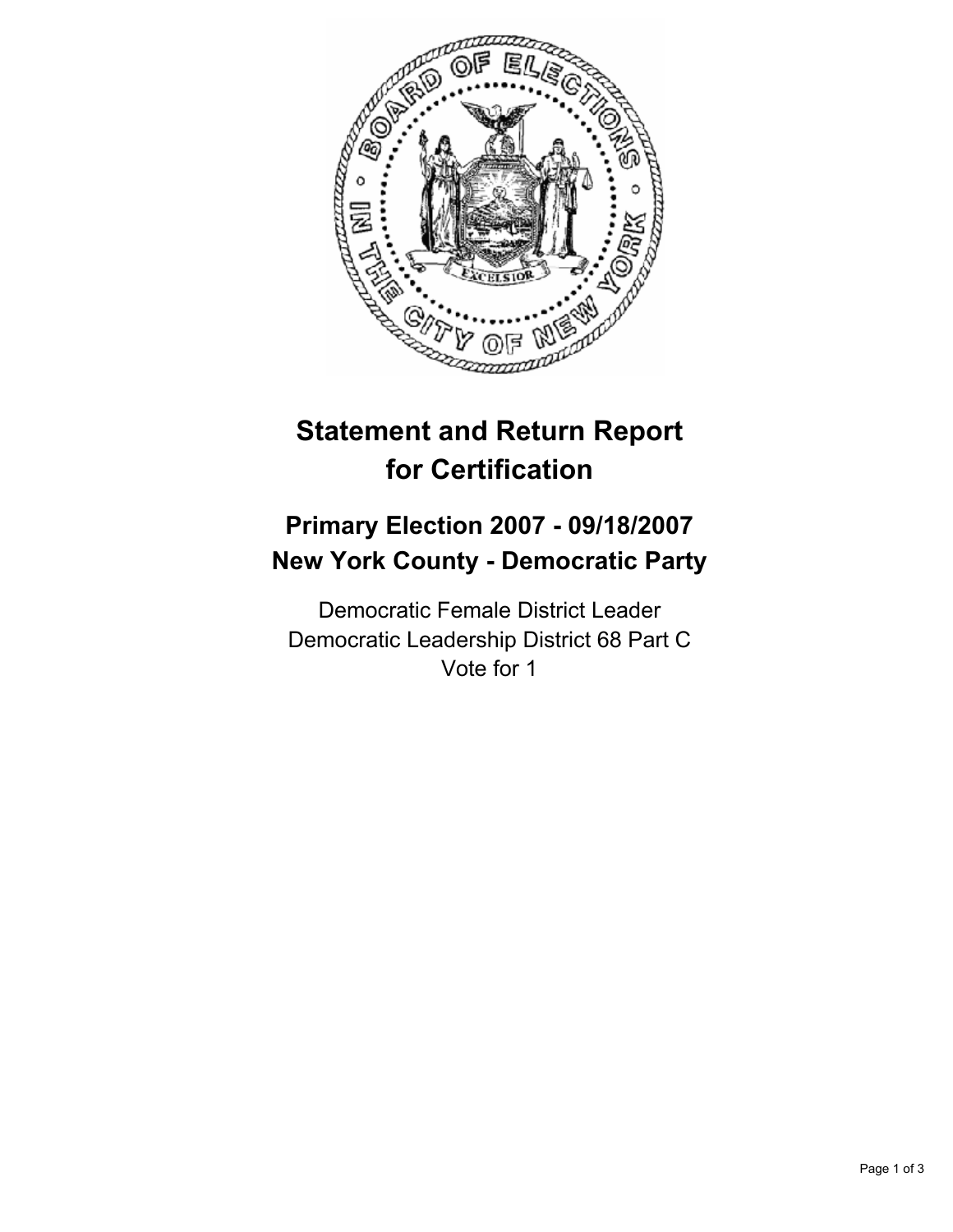

## **Assembly District 68**

| <b>Total Votes</b>    | 650 |
|-----------------------|-----|
| <b>WANDA LATCHMAN</b> | 253 |
| <b>MARION L BELL</b>  | 397 |
| AFFIDAVIT             | 11  |
| ABSENTEE/MILITARY     | g   |
| <b>EMERGENCY</b>      |     |